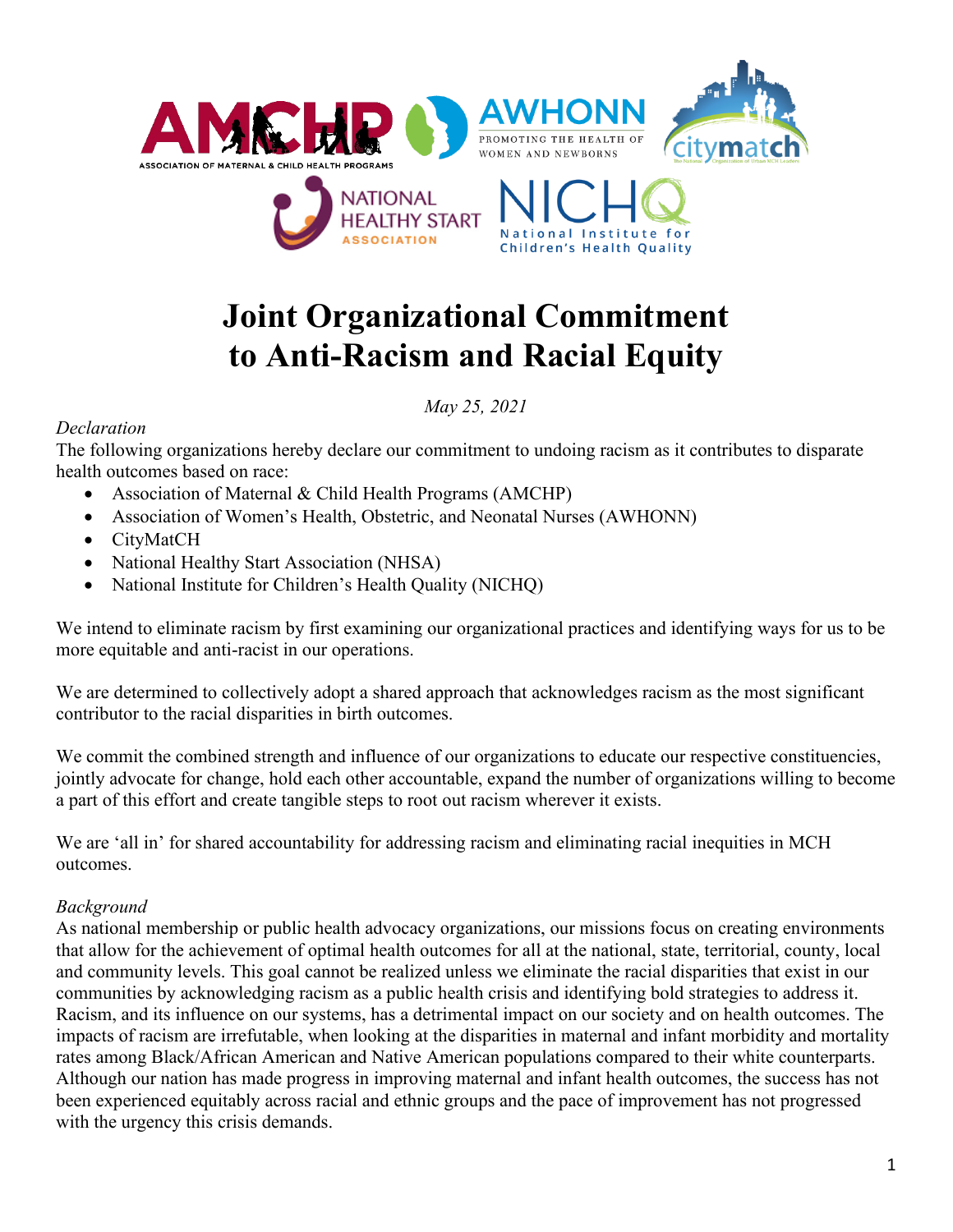For decades, the World Health Organization and other members of the international public health community have encouraged more of a focus on the social determinants; the conditions in which we live, work, learn and play to enhance our understanding of factors that impact health outcomes. Simultaneously, the maternal and child health community has focused on the life course approach which indicates that a mother's birth outcomes are impacted by her entire lifetime of experiences as well as the experiences of ancestral generations preceding her. While understanding these approaches has helped, we have politely tiptoed around the impact of racism. Structural and institutional racism directly impacts the environments in which people exist, plays a critical role in the experiences African American, Latinx, and Native American families have throughout the course of their lives, and is the social determinant most responsible for the racial disparities that exist in our country. Failing to boldly acknowledge racism as the root cause of these disparate health outcomes results in merely addressing the symptoms of the problem rather than resolving the cause of the problem. Addressing the symptoms without addressing the cause allows the problem to persist. For example, if one has an infection, taking Tylenol may relieve the symptom of a fever caused by the infection, but leaves the cause of the infection to wreak havoc on the patient. Just as the underlying cause of an infection must be treated to truly cure the patient, racism must be dismantled.

# *Foundation Principles*

In moving this work forward, the following statements provide **foundational principles** for our approach:

- **There is a distinction between racial equity and health equity.** These terms have often been used interchangeably and although there may be overlap, we believe that health equity cannot be achieved without first achieving overall equity. According to Dr. Nancy Krieger, "Social inequality kills. It deprives individuals and communities of a healthy start in life, increases their burden of disability and disease, and brings early death. Poverty and discrimination, inadequate medical care, and the violation of human rights all act as powerful social determinants of who lives and who dies, at what age, and with what degree of suffering." For that reason, we believe striving for overall racial equity is essential to achieving health equity.
- **Public health institutions have tremendous power and influence in disrupting structural inequities created by racism.** Systems have used their power and influence to provide advantage to some of us while simultaneously subjecting others of us to disadvantage. For example:
	- o Amongst African Americans we witness this "advantage/disadvantage disparity" in the form the enslavement of Africans from 1619-1865 or 246 years of slavery, followed by another 99-years of Jim Crow (an era characterized by the legitimization of anti-black laws throughout America).
		- Since 1619, the combined 345-years of Slavery and Jim Crow currently accounts for 85% of the African American experience. Since 1619, 85% of the time America provided substantial advantage to those of us who are White while simultaneously subjecting those of us of African ancestry to cruel and substantial disadvantage.
		- Both advantage and disadvantage accumulate over time. Today, whenever we compare African Americans and Whites, we rarely acknowledge the aforementioned history and how it has contributed to the racial disparities that exist in America.
		- It has only been 57-years (or 14% of the AA experience since 1619) since passage of the 1964 Civil Rights Act and the recent racial unrest and demonstrations evident over the summer of 2020 clearly document that we do not reside in a post-racial America.

We have to reconfigure these systems in a manner that results in equitable outcomes. While there is space for incremental change, it should not come at the expense of the transformation necessary to achieve equity.

• **Many of the solutions to the disparities in maternal and infant morbidity and mortality already exist in communities experiencing these disparities**. Therefore, our approach to eliminating racial disparities should include meaningful partnership and the sharing of power with communities hit hardest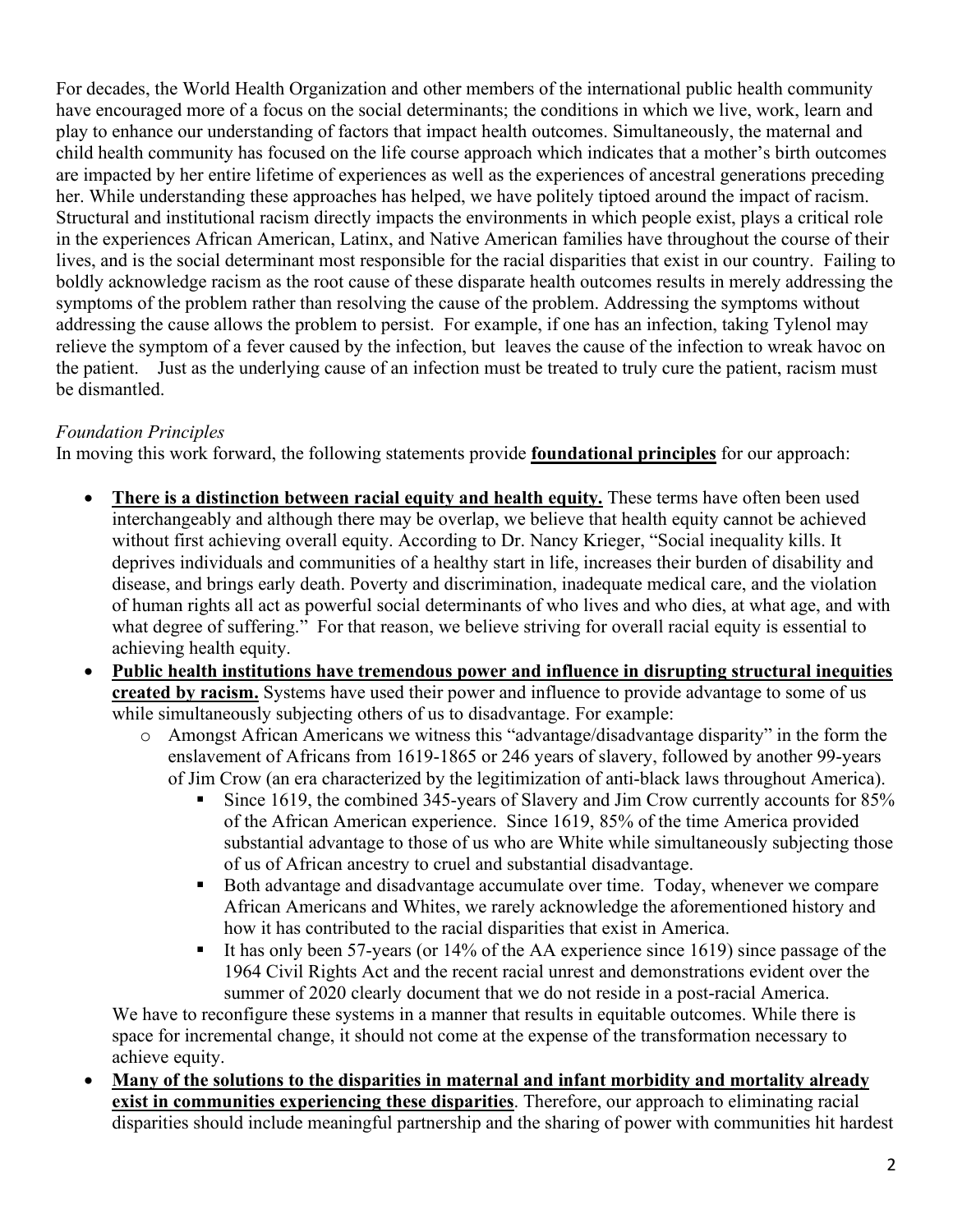by these disparities. As professional public health organizations we must embrace these communities as thought leaders and individuals to whom we are accountable. They are not inherently 'non-compliant', 'vulnerable', or 'at-risk'.

- **Meaningful impact in this space requires specificity, focused action, and a detailed and measurable plan to resolve the problem.** We must move with urgency and can't afford to simply call out the problem without identifying meaningful action steps and means to assess effectiveness and impact.
- **This work will require us to humbly engage communities and partners in new ways.** We must be willing to have difficult conversations, listen to challenging responses and acknowledge the historical and contemporary role we may have played in supporting inequitable systems, and be willing to repair damaged relationships in an effort to build strong partnerships.

We also understand that as individual organizations, we cannot achieve these goals alone. Our strength lies in our collective unity. As partners, we commit to convening quarterly to share measured progress, including best practices related to actions taken and obstacles overcome; and assist each other with ways to address current challenges.

## *Commitments*

Building on these aforementioned principles, we are committing to each other in 3 areas; internal processes, external work, and communications.

# *(1) We commit to examining our organizational internal processes and to complete the following action:*

- Conduct/Host ongoing training of all staff in racial equity and undoing racism.
- Include assessment of competence and skill in racial equity, health equity, and social justice as a requirement when hiring new staff and as a competence measured in job performance evaluations.
- Analyze the racial/ethnic diversity in contracting partners. Analyze and set metrics for diversity in contracting partners (e.g., subject matter experts, service vendors).
- Perform an internal audit of all organizational practices and policies using a racial equity framework/lens to determine 'who is benefiting from this policy/practice staying the same? Who is being oppressed by this policy/practice?' and to really examine how racism shows up throughout organizational policies and practices; a Health and Equity in all policies (HEiAP) approach.
- Examine and intervene in the racial/ethnic makeup of organizational staff and board of directors, with a particular focus on the diversity of those in leadership positions. This should include an evaluation of the racial/ethnic makeup of applicants to open positions and an evaluation of staff retention, broken down by race/ethnicity.
- Perform an annual staff assessment of the organizational culture of inclusion to assess for feelings of value and inclusion. Results should be broken down by race/ethnicity.

## *(2) We commit our organizations to influence and promote external work and to complete the following actions:*

- Examine current and new local, state, and federal policies to determine its impact on equity and actively advocate against any policy or program that perpetuates inequity and racial disadvantage.
- Promote life course theory to understand accumulated disadvantage and advantage and encourage efforts that support resilience and restore power to communities of color.
- Engage and partner, with humility and truth, with impacted communities and local organizations to understand and leverage their strengths and work with them to mitigate the impact of systemic racism.